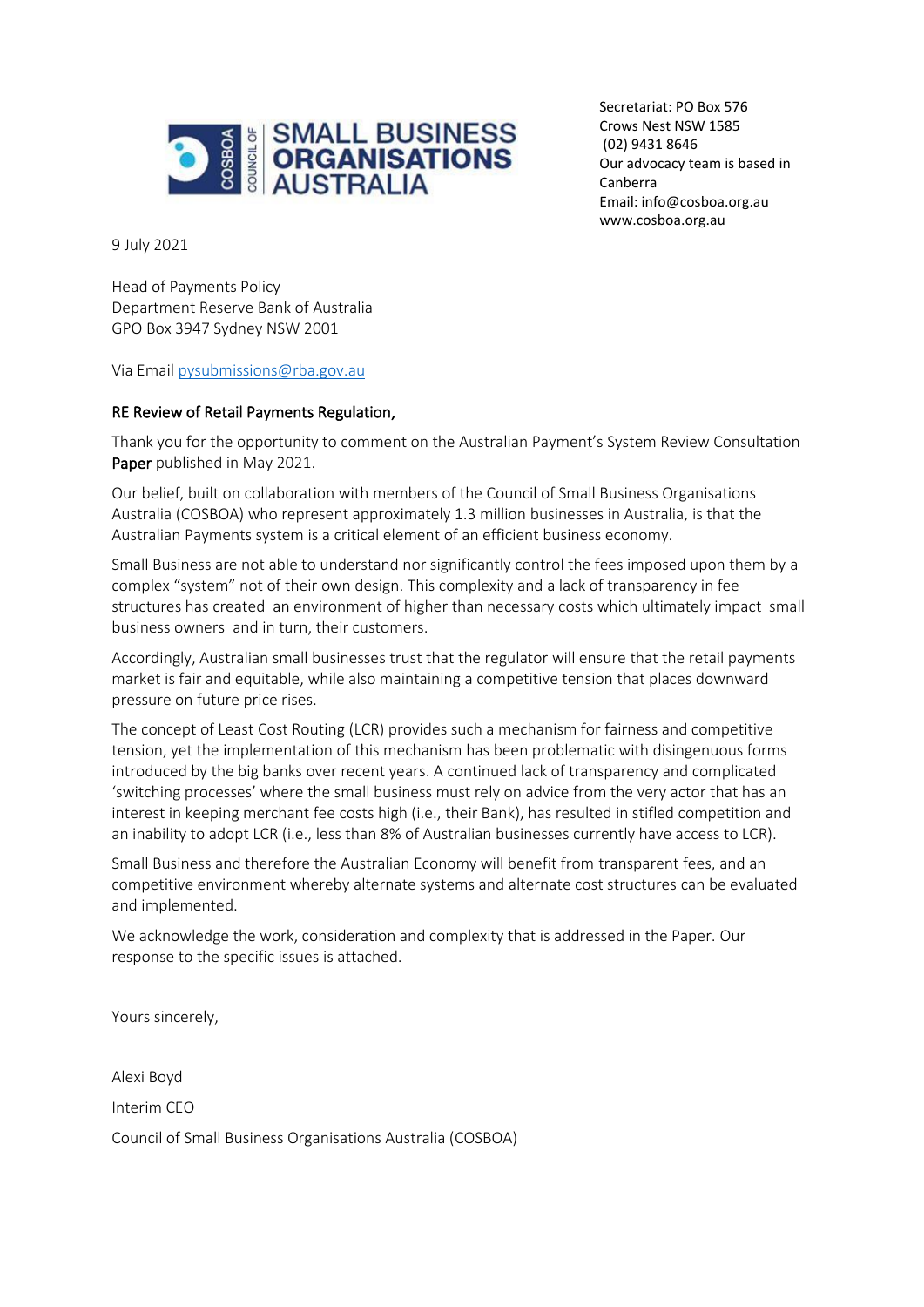

*ABOUT COSBOA The Council of Small Business Organisations Australia (COSBOA) is the national peak body representing the interests of small business. Collectively, COSBOA's members represent an estimated 1.3 million of the 2.5 million small and family businesses that operate in Australia.*

*COSBOA is the big voice for small businesses people since 1977. As a collaboration of peak organisations, we promote small business with independent, tenacious advocacy to powerful decisionmakers to get a better deal for millions of small businesses people and a better economy for all Australian people.*

*Small and medium sized enterprises (SMEs) are major contributors to the Australian economy. SMEs employ 68% of Australia's workforce. In GDP terms SMEs together contribute 56% of value added. For this reason, small and medium businesses will be the key partners with Government in rebuilding the Australian economy.* 

Policy Statement - COSBOA supports innovative financial products that sit within the regulatory system, are transparent and competitive with their merchant fees and charges, which can be passed on the beneficiary of the service.

# COSBOA Response Review of Retail Payment's Regulation Paper

### Summary

The ability of competition for small business transactions are limited and actively stifled. Small business has limited capacity to fight the big business interests in the payments systems evidenced by the high fees they pay. Regulations and regulators exist to protect the ability for competition to exist.

### **Solutions**

- A timeframe to implement Least Cost Routing across all payment types, including online and mobile and digital wallets.
- Keeping the Multi Network Debit Cards "Rails" available for all cards, irrespective of the size of the issuing bank, especially for LCR
- Creating an environment for competitive innovation
- A reduction in complexity and an increase in transparency of fees.
- A real reduction in the cost of using the banking and payments systems for small business
- Ongoing monitoring of solutions offered to reduce small business banking costs
- A small business voice in retail payments regulation policy
- A proportional increase in enforcement powers for the regulator to keep pace with the changing landscape of payment systems
- A preference for multiple players competing for banking business
- Merchants must be allowed to on-charge fees, including BNPL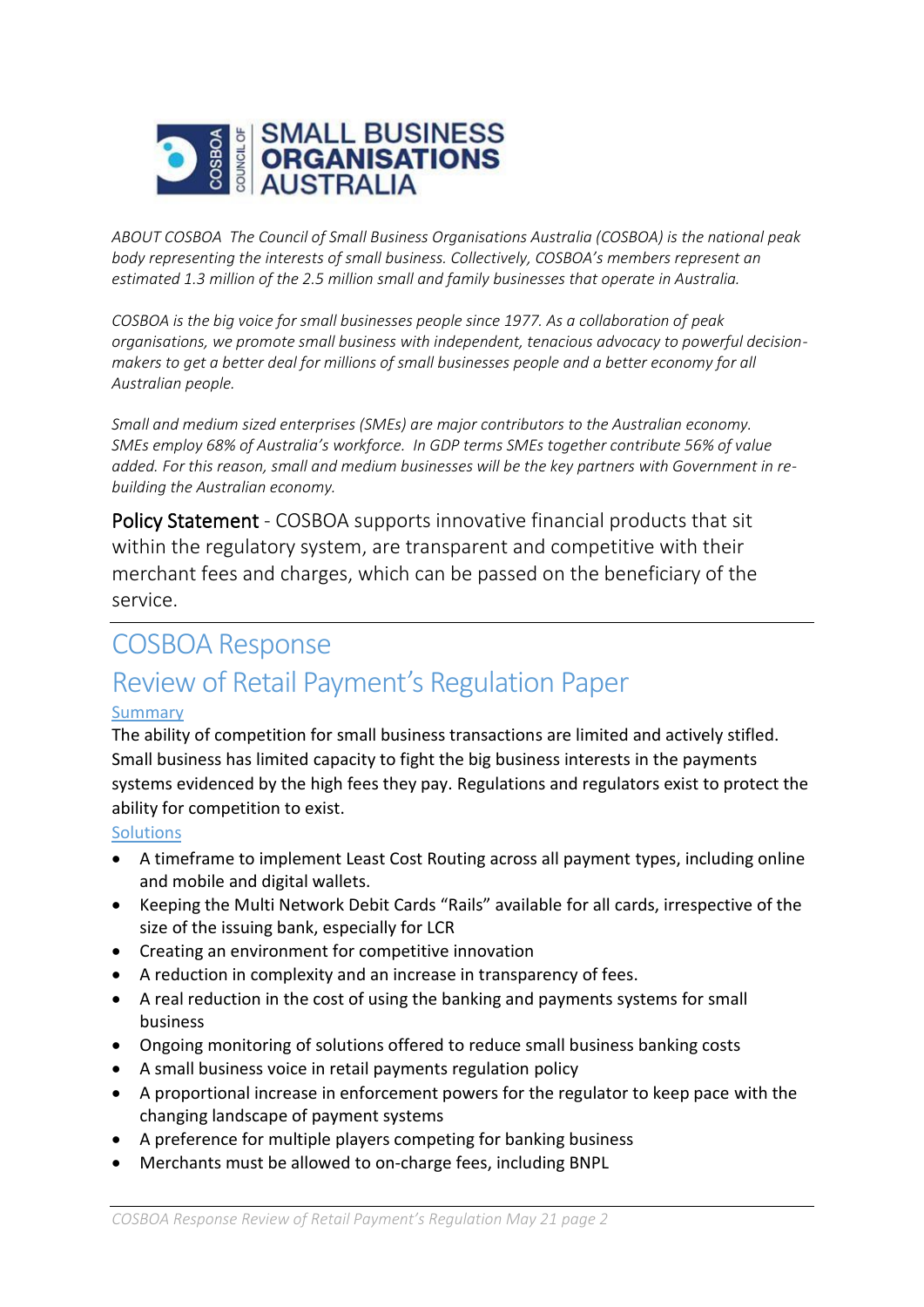# Summary COSBOA Position

#### **Dual-network debit cards**

Maintain current 90% level of debit cards available on multiple networks.

#### **Least-cost routing (LCR)**

Regulate rather than "expectulate" i.e. set a mandatory time-frame and take up (rather than just offering) for LCR, by default not opt in.

Mandate LCR in digital, mobile wallets and future emerging financial innovative products.

#### **Interchange Fees**

A lower cents-based interchange cap for SNDC transactions than for DNDC transactions. Lower all caps for small businesses, so they can compete fairly with big business. Further review and analysis a system of ad-valoreum fees. Extend interchange regulation to foreign-issued cards and reduce fees.

#### **Tying Conduct**

Explicitly prohibit schemes from engaging in 'tying conduct' involving their debit and credit card or other banking products to ensure transparency and visibility on fees across all products.

#### **Scheme Fees, Interchange fees, Acquiring fees**

Meaningful & transparent disclosure of scheme fees with reporting to the RBA which may be published

#### **Surcharging**

Allow merchants the choice to surcharge all fees, including BNPL and other emerging innovative financial products.

#### **Consumer Data Rights**

COSBOA has long argued for the extension of Consumer Data Rights to the fees paid by merchants and would support the RBA, ACCC in furthering this initiative.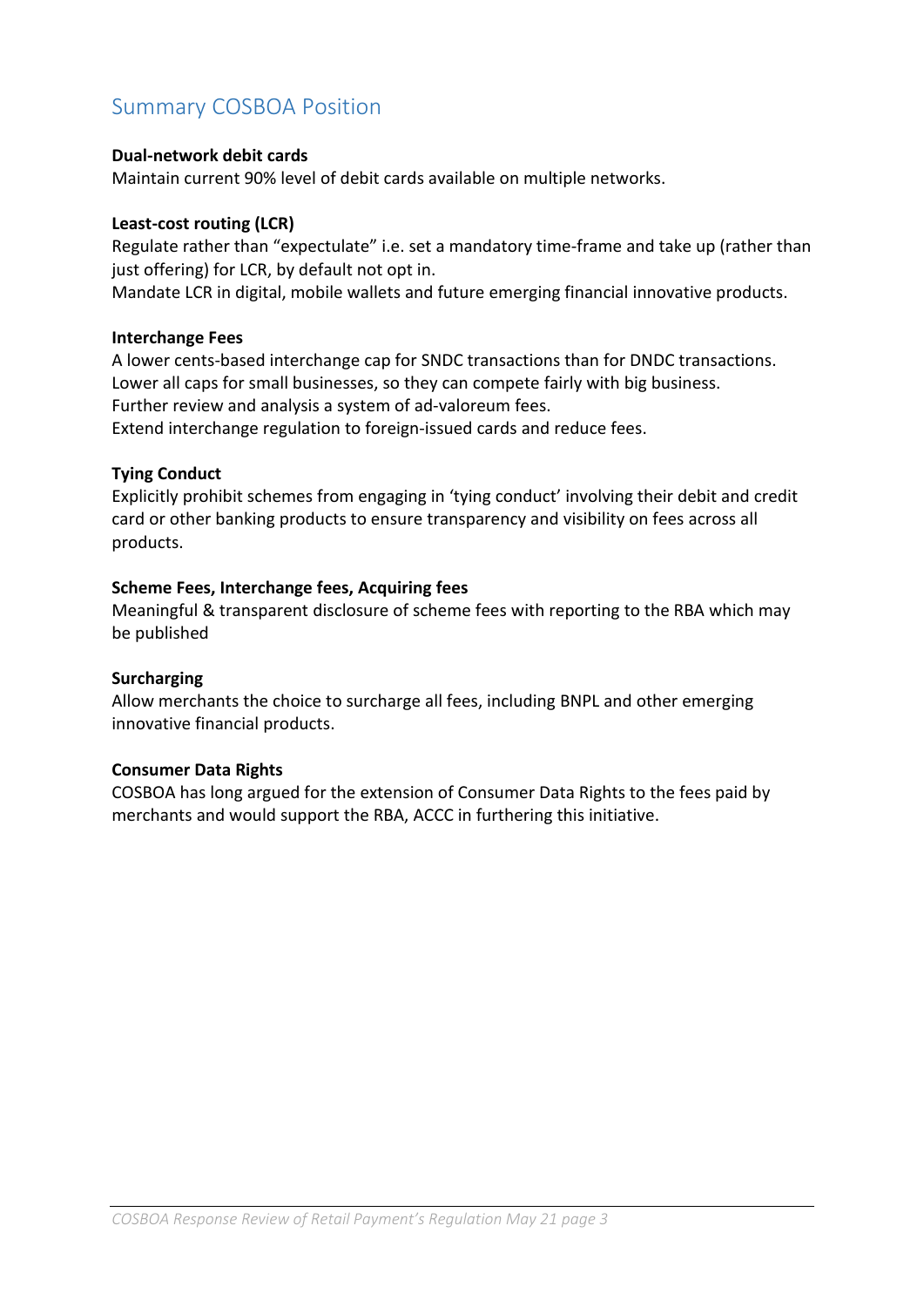# Details Dual Network Debit Cards Issuance Issue 3.1.2

#### **COSBOA Supports Option 3. <sup>1</sup>**

The "expectation" major banks keep offering Dual network, under Option2, is a wait and see approach and given small business has been waiting for several years, we need a more active intervention.

As noted in the Paper, the US adopted the Durbin Amendment in 2010 to address very similar issues when compared to the Australian market.

COSBOA has consistently argued that the information provided by banks to small businesses in relation to LCR is confusing, difficult to understand and frequently buried in onerous documents or website detail. When LCR is recognised as a more economical option and then requested by small business people, the subsequent price review by the banking provider, often results in other banking fees increasing, to the same or greater than the saving made in adopting LCR. A whole industry has sprung up to navigate the complexity of fees and charges, prices, and bundles. These services deliver on average between  $20 - 40\%$  saving for small business. However, these are a fee for service, a further disincentive to change.

#### **Example of Merchant Experience when seeking LCR**



While weighted average interchange rates for VISA and Mastercard debit have declined in the last two years<sup>2</sup>, this "weighted average" minimizes the impact of high fees being borne by small business. There is now, emerging data on small business fees and much anecdotal

<sup>1</sup> Pg12 The Paper (refers to the Review of Retail Payments Regulation Consultation Paper May 2021) <sup>2</sup> Pg8 The Paper

*COSBOA Response Review of Retail Payment's Regulation May 21 page 4*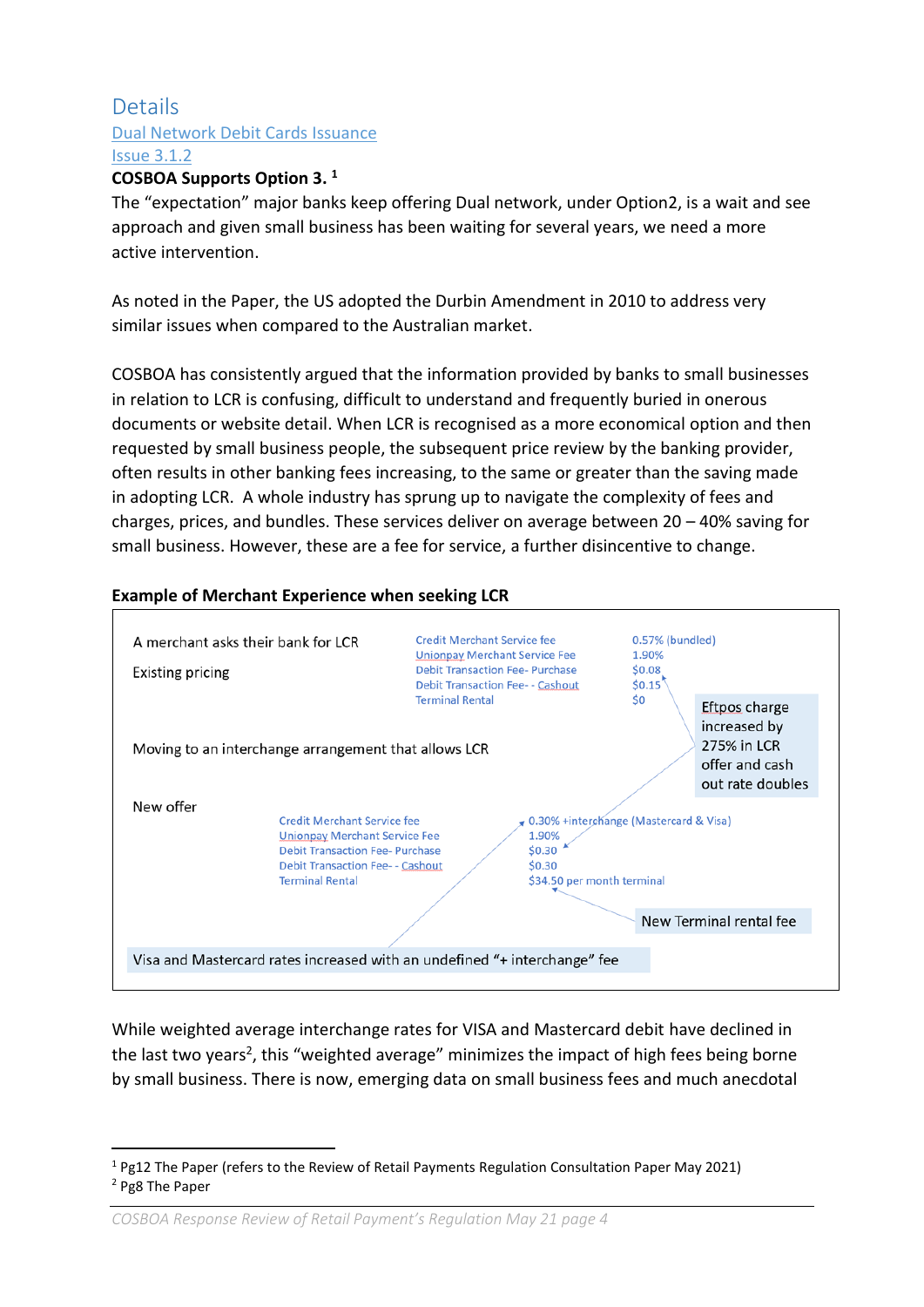evidence that small business pays a disproportionately higher rate than the 8 per cent benchmark.

The claim that LCR is available widely, also ignores that some LCR does not utilise "dynamic<sup>3</sup>" routing, and again this appears to impact small business most. The roll out and implementation of LCR appears to be no more than, information provided under various names LCR or Merchant Cost Routing (MCR) on bank websites.

The onus is on the merchant to enable and navigate its implementation. This is not implementation; it is information and lip service at best. Small businesspeople are generally frugal and careful with their cashflow and their time. Often, they do not have the time to find, nor the resources to ask for this benefit. We have seen in other sectors, like electricity pricing, that the providers must make the lowest cost option available. The same should be applied to allow LCR.

We note the case for SNDC being less expensive to administer and therefore more attractive to innovative new entrants and product offerings. We do not accept that many new SNDC would be less expensive to operate and there is a considerable down side, like tying behaviour, reduced choice and competition, and no ability to offer LCR for small business people.

The "expectation<sup>4</sup>" approach, based on behaviour of the banks, is past it is use-by-date. Banks rely on complexity and confusion with regards to fees to make the task of checking for less expensive options so complex that it is difficult for the small business person to compare products and make an informed decision.

We support the lower cents-based caps on interchange fees for SNDC's being applied, at least to small businesses with a turnover <\$100M.

We propose SNDC be limited so that DNDC's offering does not decline below the current 90% of debit cards issued in Australia. We ask how this aligns with the RBA's of setting a threshold that would capture 88% of household deposits? Our position would be to maintain the 90% level. We note that anything that threatens the ability of LCR to be a viable offering should not be considered, therefore it may be necessary to increase the proposed threshold.

COSBOA notes the RBA's "preliminary assessment" favouring Option 2, does not consider the impact on small business people. Only on banks. COSBOA maintains that "expectations" to enable LCR have not been met and that further "expectations" regarding issuing DNDC will be met with the same lack of enthusiasm. There is a place for "self-regulation", however, it must be based on evidence of action. Small business has been subjected to a lack of restraint in fees and charges for many years. There is good evidence that regulation

<sup>3</sup> Pg 9 The Paper

<sup>4</sup> Pg 13 The Paper

*COSBOA Response Review of Retail Payment's Regulation May 21 page 5*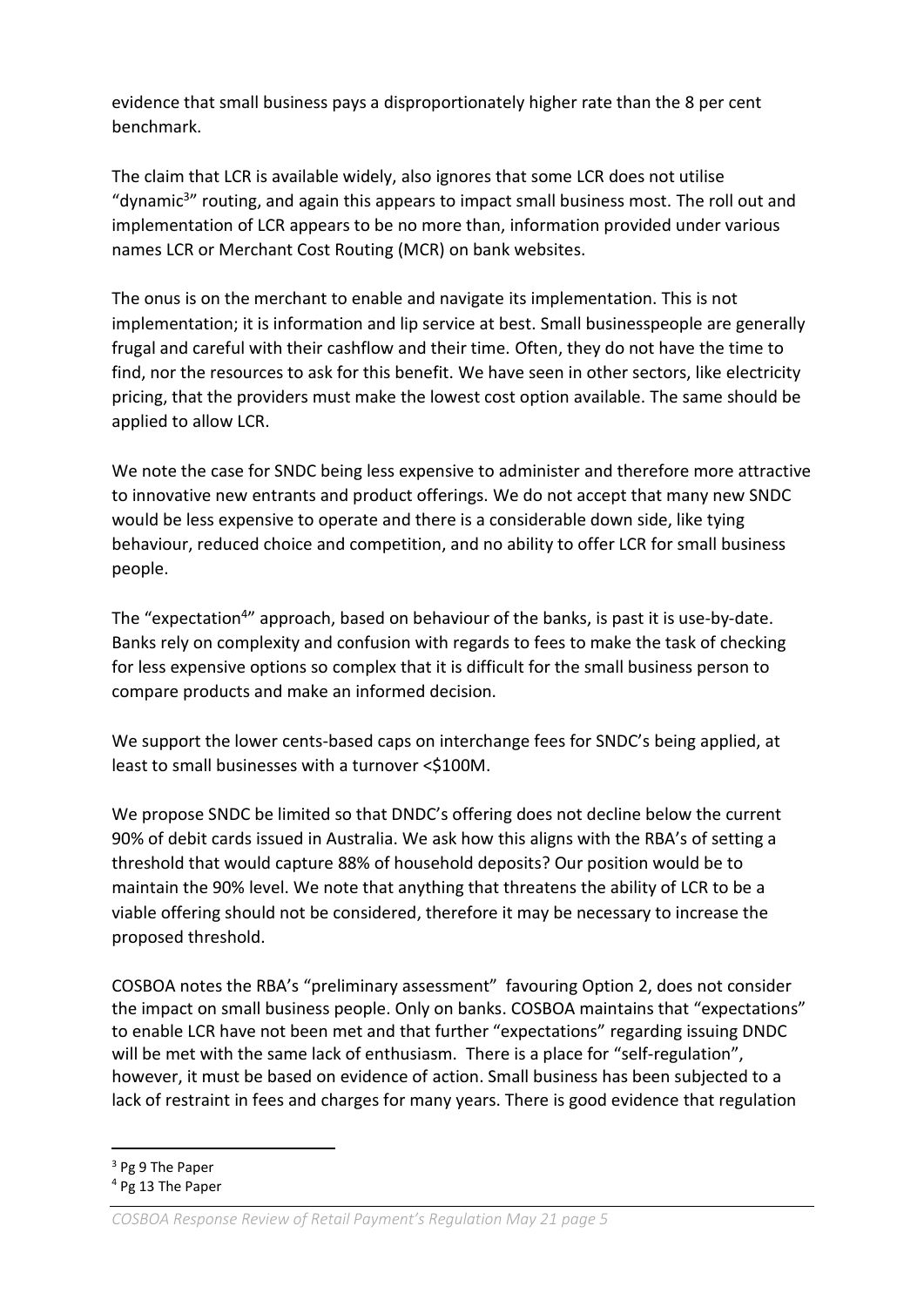is required. If the RBA is not willing to regulate over the entire payments system, then we seek regulation over the payments system so that small business are fairly treated .

COSBOA's position is that regulatory action is required to limit investment by banks in a direction that will further erode the ability for competition to exist, rather they should encourage fairer merchant fees for small business people.

SNDC offerings, in reducing market share to EFTPOS, also must be considered as seriously undermining the ability of competition continuing through LCR. It is critical therefore, that LCR is available through all online payment types, including phone, mobile wallets and whatever else will be created in the future.

There is also an impact to small business customers, including a removal of the Point of Sale cash out facility. When functions such as these are removed, the small business owner can experience a downturn in foot traffic and sales overall. This is particularly the case in regional communities where banks and ATM facilities are absent, and the small business is the only option for cash out.

COSBOA submits that the current environment leaves customers unaware of merchant fees due to a lack of transparency and if information is provided, it is complex. Therefore, investment of time to evaluate costs and options in a complex environment results in little ability to maintain interest in the issue. We submit that transactions should be LCR by default with a business able to opt out if they assess a valid reason to do so.

### Potential tying conduct by the international schemes

### Issue 3.1.3

### **COSBOA Supports Option 2.**

Explicitly prohibit schemes from engaging in 'tying conduct' involving their debit and credit card products.

COSBOA supports the principles proposed while remaining wary of the bank's appetite for compliance to these standards and principles, given the recent court enforced orders around VISA brought by ACCC. For example, Principle 1(3<sup>i</sup>), relies on the bank doing what it said and a merchant being aware of their rights, both are tenuous.

We acknowledge and welcome these Principles, especially #2. These would move towards more transparency around fees if they were applied. However, if the banks implement these principles, like they moved on introducing LCR, then there is a considerable lag and lack of enthusiasm, while small businesspeople continue to pay unfair and unreasonable fees. We note the annual compliance certification process, to ensure implementation. If this is like the bank claiming 95% of merchants have been "offered" LCR, then we are back to playing games of semantics with statistics and no progress.

There should be some independent verification of any annual compliance requirements.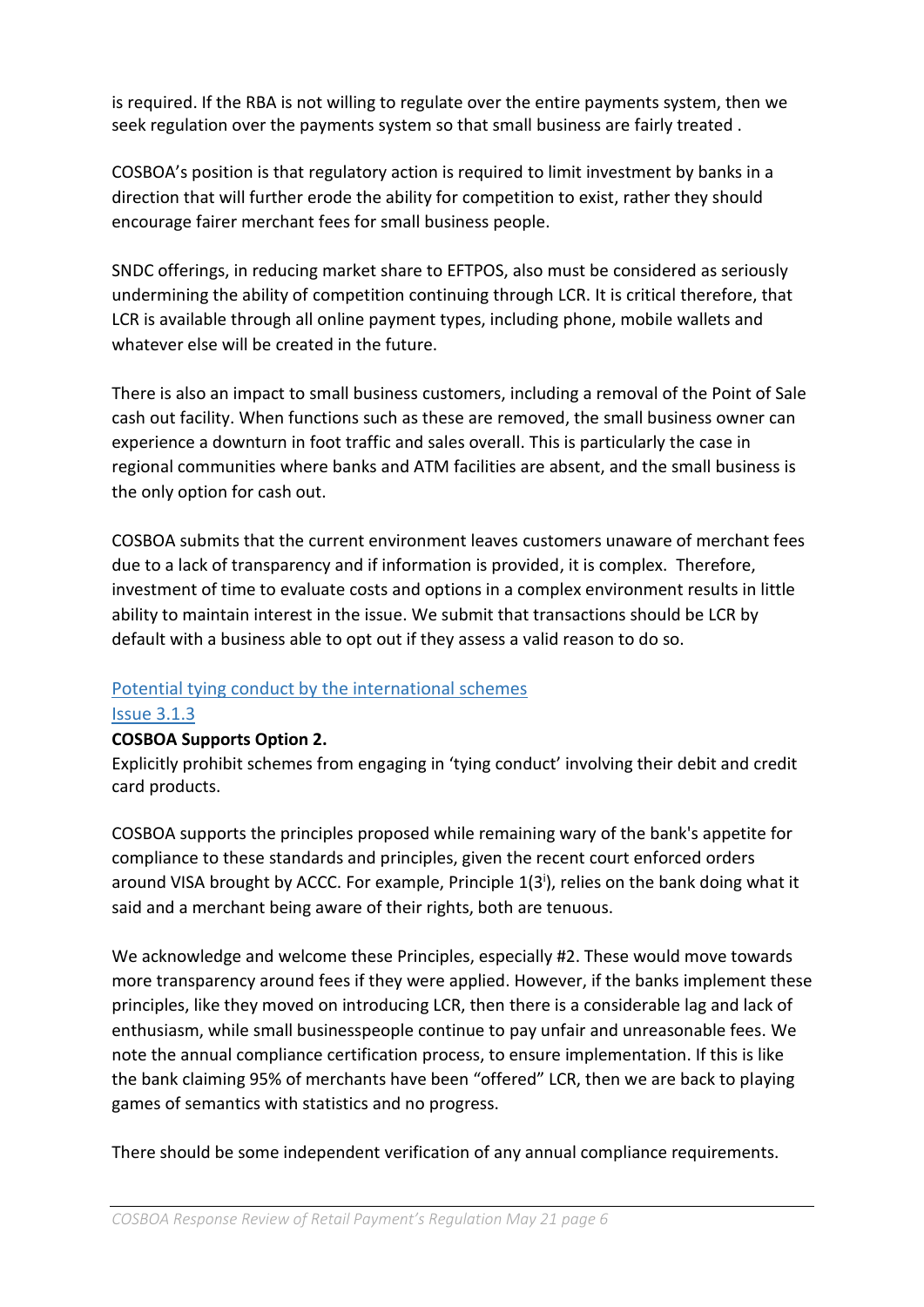#### Least-cost routing

#### Issue 3.1.4

#### **COSBOA Supports Option 3.**

Regulate rather than "expectulate." Set a mandatory timeframe and take up (rather than offering) for LCR by default.

COSBOA would contest the claim of "considerable progress in the provision of LCR" by the payments industry. Most small business people have little or no awareness of LCR.

The wait and see approach, the "let the market decide" being offered by RBA is hurting small businesses. This impact is not visible in "weighted averages" and the statistics that show a downward trend of merchant's costs across the sector. The market cannot decide due to lack of information and lack of transparency which leads to an inability to negotiate fees.

It is unreasonable to expect small business to pay high fees because payment systems providers are struggling with legacy systems and complexity.<sup>5</sup> It is clearly the payment system providers responsibility to ensure their business model meets current competitive requirements and those payment options which have not yet entered the market. With fees so high, small business have seen more high-priced services attracted to the sector, like Buy Now Pay Later. This is clearly a new fin tech initiative that provides no cost relief <sup>6</sup>to small businesses and counters the argument that new fin tech offerings will provide competition and lower fees for merchants.

We would strongly argue that LCR must be offered across all payment environments, as it is overseas, including online. At present there are a growing list of devices (such as CBA's "Albert" terminal & Apple Wallet) which do not offer LCR as an option.

Sensible intervention which captures all current and future devices and card-not-present options prior to their introduction, especially in setting standards and principles for LCR online, will ensure all participants will adopt the standard. The principles in Box  $B^7$  appear sensible provided merchants can continue to surcharge fees.

We agree there is a strong case for RBA leadership on how LCR should operate online. It is unclear as to why the RBA sees Option 3 as unnecessary, especially considering slow industry progress. We disagree with the RBA's view that LCR is being offered and good progress has been made.

We argue early intervention will help small business and banks make good choices, create a competitive environment, providing certainty and aid with policy direction. Again, we stress,

<sup>7</sup> Pg. 18-19 The Paper

<sup>5</sup> Pg16 The Paper

 $6$  Pg 18 – 19 The Paper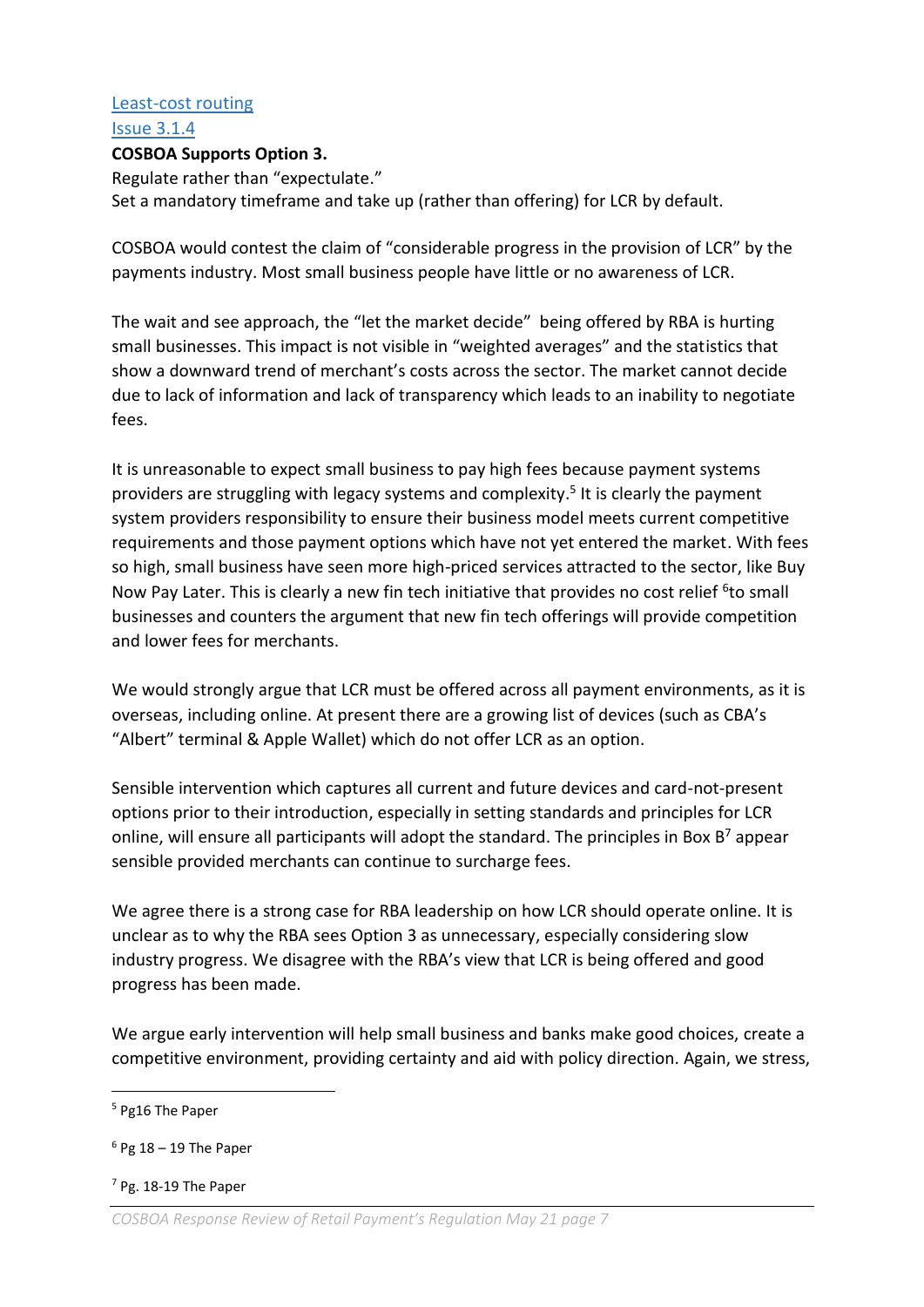self-regulation only works when in action, and there's good evidence that it has not been a priority.

# LCR Case Study - Fashion Retailer



#### Interchange Fees

#### Issue 3.2

COSBOA contends that the situation of small business merchants is not being considered and factual evidence is lacking for some statements, like "only a relatively small proportion of card payments incur a surcharge, it may be the case that card acceptance costs are now viewed as 'sufficiently low' by most merchants."<sup>8</sup> A lack of surcharging does not indicate acceptance. It simply demonstrates the real-world pressures on small business people who exist in a competitive market where their ability to increase prices by passing on costs, like surcharges, will impact their sales and profitability as customers move away from higher priced goods and services.

*COSBOA Response Review of Retail Payment's Regulation May 21 page 8*

<sup>8</sup> Pg.24 The Paper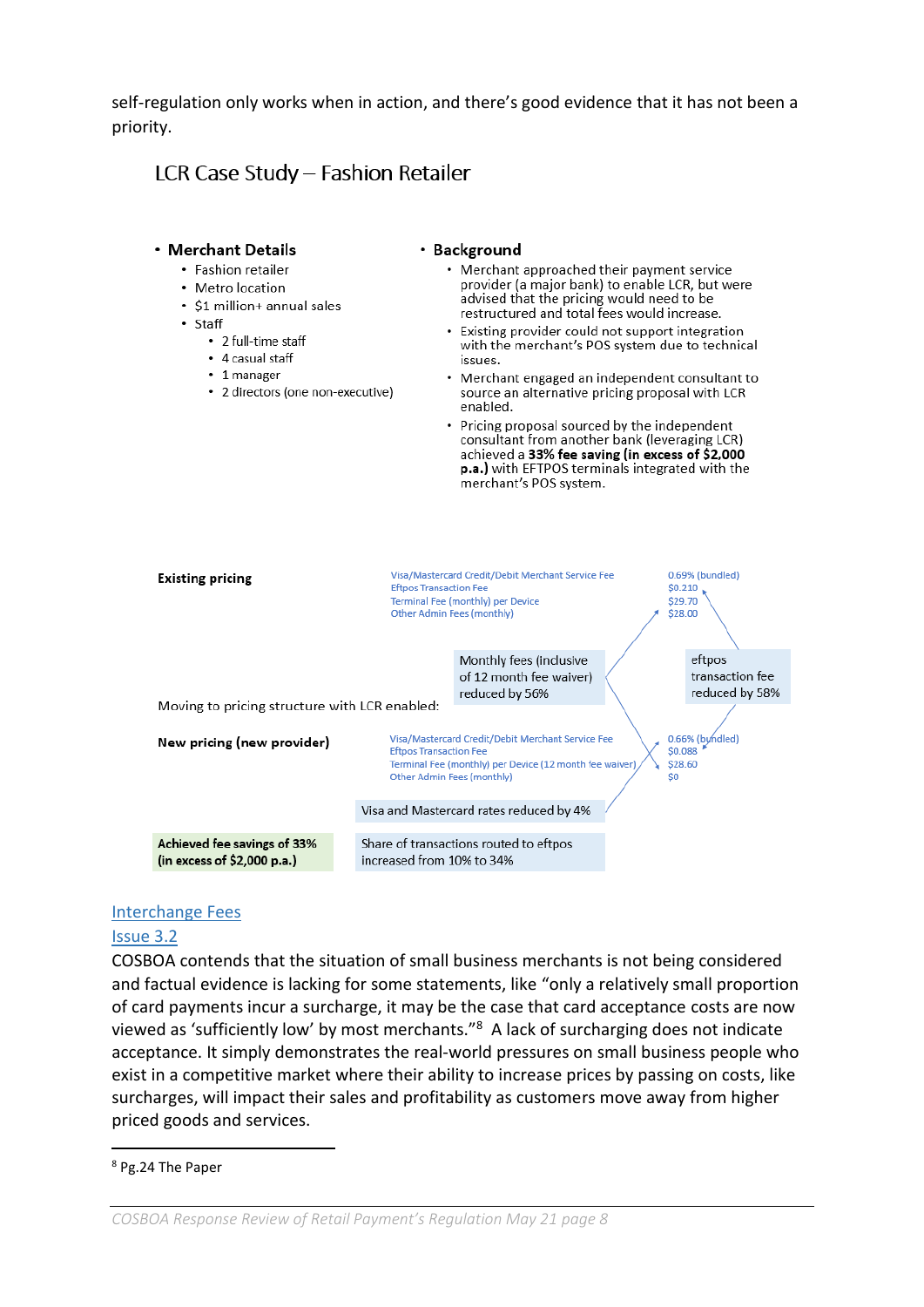On interchange fees, there's good evidence<sup>9</sup> that small business is paying unfair and burdensome fees, lacking the strategic volumes to negotiate better terms. In this environment, there is no competition, and thus the regulator's role must be to intervene. While the Board acknowledges this inequity, i.e., small business paying 15 times<sup>10</sup> the interchange cost of larger "strategic" merchants, it sees no need for significant reform. We seek for the RBA to regulate the system to provide for a level and equitable market. Due to the lack of power of the small business they are unable to compete or arrange the same fees as large business.

COSBOA hold that fees for small businesses need to be proportional and there needs to be a greater assessment of the options, and action to give relief to small businesses on Interchange fees. COSBOA supports further review and analysis of a system of ad-valoreum fees.

Fees are disproportionately highest for small businesses but they are not in a position to negotiate as an individual business.

#### Interchange Fees Reform Options

#### Issue 3.2.3

#### **COSBOA Supports Option 2 and 3**

We would like to see a reduction in Interchange fees (Option2) followed by analysis of a system that sets fees in Ad Valoreum terms (Option 3), but avoids some of the issues encountered in other countries that diluted the intention, being to reduce the fee burden and complexity on small businesspeople.

We acknowledge the Board's concerns and their understanding that the ability to pass on fees in surcharges, has poor application in the real world. "The Board is concerned that these actions are particularly disadvantageous for smaller merchants which do not benefit from strategic rates and that they can result in unreasonably high payment costs for some low-value debit transactions."<sup>11</sup>

# High interchange fees on transactions on foreign-issued cards

#### **COSBOA Supports Option 2**

Extend interchange regulation to foreign-issued cards

"The Board is seeking feedback on the proposed caps of 10 cents for DNDCs (and all prepaid cards) and 6 cents for SNDCs." 12 COSBOA's initial feedback is that a reduction is encouraging. Consideration of lower caps for smaller businesses would also alleviate the disproportionality of fees paid by small businesspeople.

<sup>9</sup> Pg.22 The Paper

<sup>&</sup>lt;sup>10</sup> pg.22 The Paper

<sup>&</sup>lt;sup>11</sup> Pg 27 The Paper

<sup>12</sup> Pg. 28 The Paper 3.2.5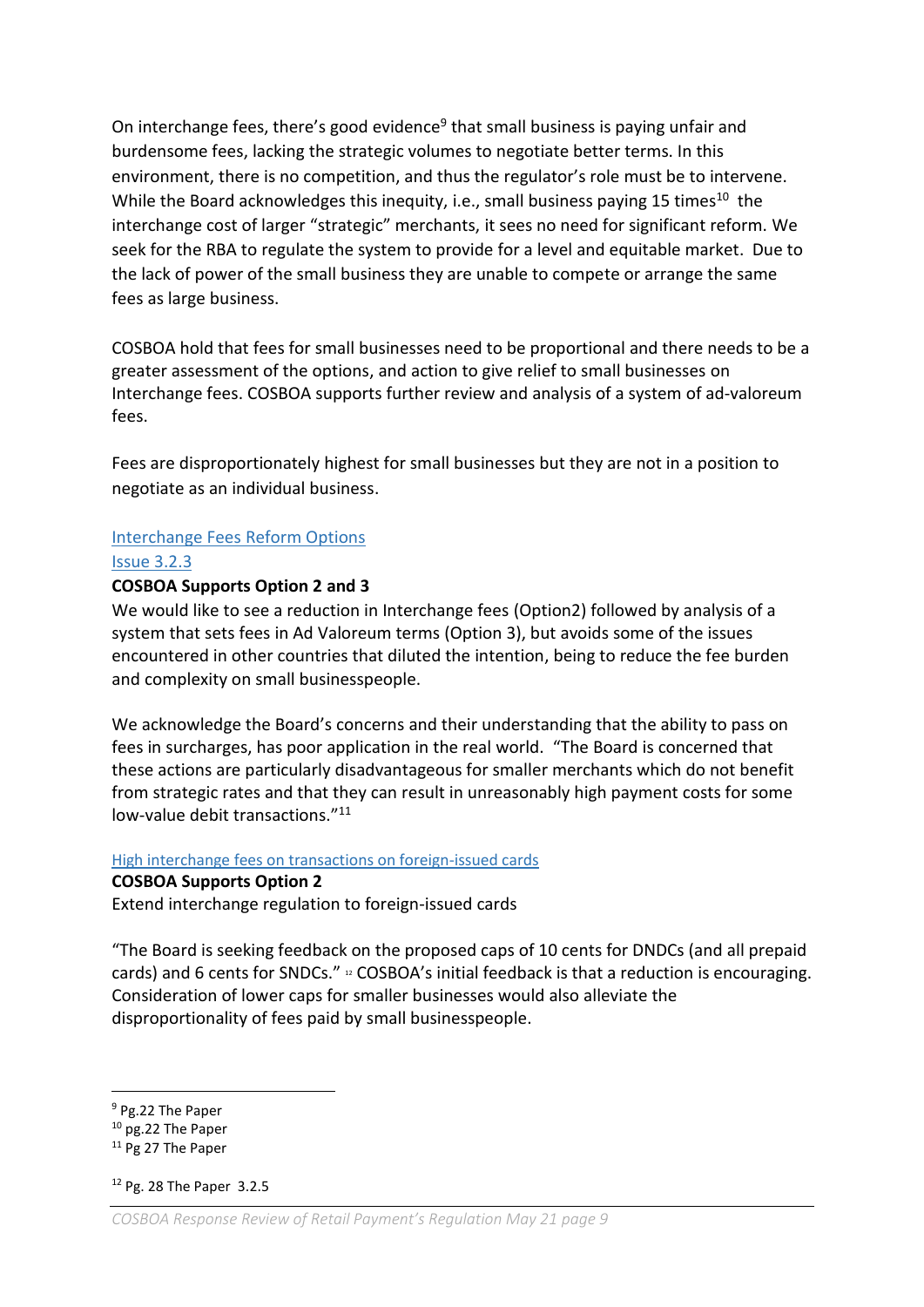# Scheme Fees Issue 3.3 Reform Options 3.3.2

#### **COSBOA Supports Option 3**

COSBOA has actively lobbied for increased transparency and competition in scheme fees with small success. For this reason, we would advocate for strong action to induce change.

COSBOA has already seen behaviour change resulting from the Payment's Time legislation and regulation. Years of consultation, promises, Memorandums of Understanding and Statements of Principles, even threats achieved very little for small business payment times. New laws <sup>13</sup> will see payment time performance reported publicly and anecdotal evidence is that this is already impacting how big business deals with small business.

For this reason, in similar circumstances, we see Option 3 as necessary and urgent.

The argument that the fees are so complex the banks do not understand them, is even more reason to encourage change. <sup>14</sup> Complexity stifles competition and reduces transparency. Creating reporting methodologies, to keep the system useful and fit for purpose would be required. Any perceived perverse impacts of publishing prices should be handled when and if such an issue emerges.

#### Surcharging Issue 3.4

#### Buy Now Pay Later

#### **COSBOA Supports surcharging being available to Merchants on Buy Now Pay Later transactions.**

BNPL is a relatively new entry to the sector and has shown significant growth and take up by consumers. COSBOA has argued it makes sense to set the ground rules from the start for this new fin tech credit offering. Merchants understand the benefits of BNPL for their customers, as this benefit is being funded by the merchant. Often, they don't have a good understanding of the cost impacts on their margins.

Merchants COSBOA surveyed in December 2020 where asked "How much does BNPL cost you?" They provided a wide variety of answers and levels of information and understanding. These answers did not align with the RBA's 4.4% weighted average. Without understanding their margins accurately, small business is vulnerable and may be making a loss on the sale that is processed through BNPL channels.

<sup>13</sup> [Payments Times Reporting Act 2020](https://www.legislation.gov.au/Details/C2020A00091)

<sup>14</sup> Pg 30 The Paper

*COSBOA Response Review of Retail Payment's Regulation May 21 page 10*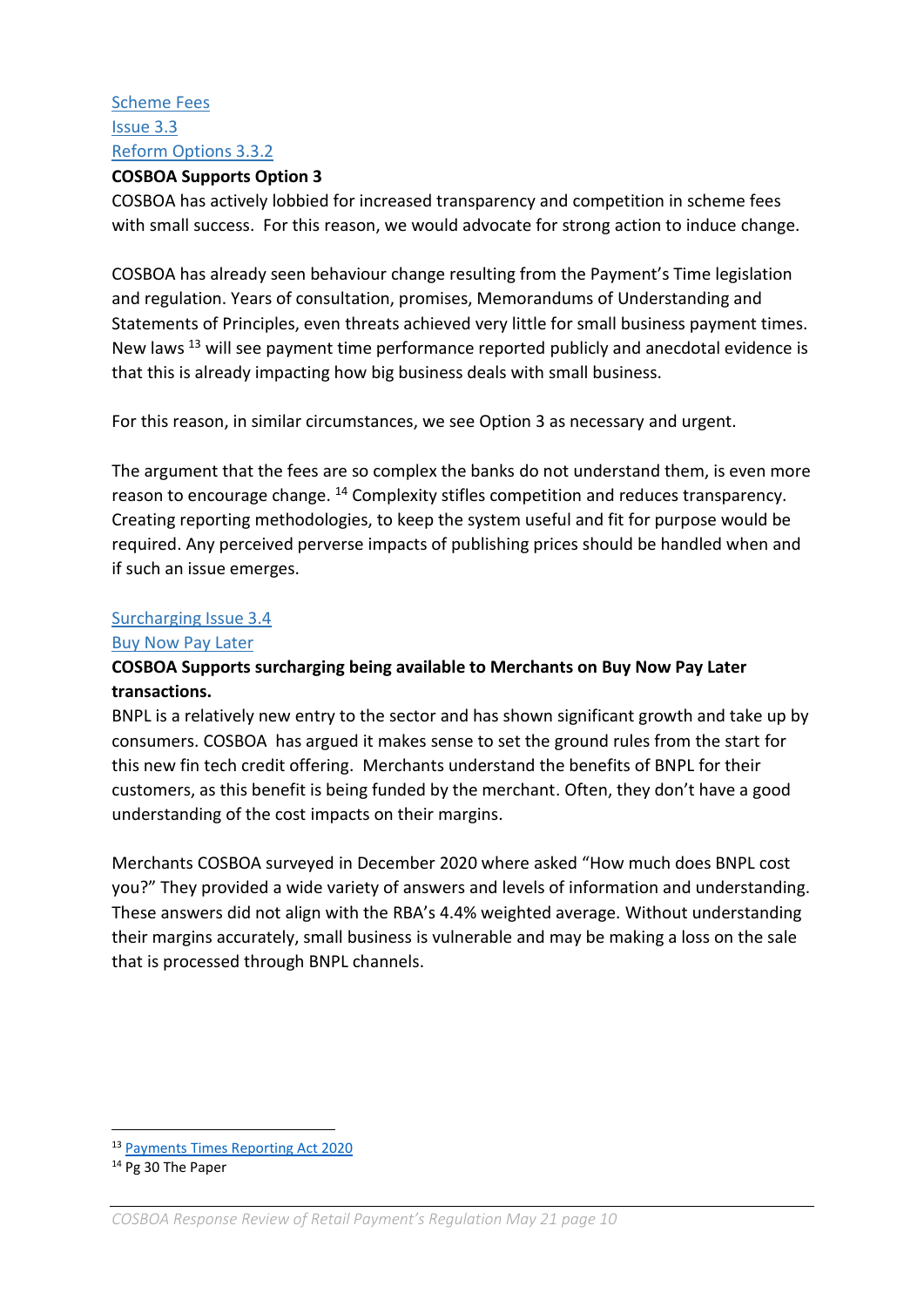#### **EXAMPLE - COSBOA Survey responses "How much does BNPL cost you?"**

| Afterpay is 5% plus 30 cents + gst per transaction                                                |
|---------------------------------------------------------------------------------------------------|
| NA                                                                                                |
| 6%                                                                                                |
| 4% per transaction                                                                                |
| Too much my fees vary between providers                                                           |
| More than the cc fees and merchant fees from my bank                                              |
| 6% of the transaction                                                                             |
| 4%                                                                                                |
| A fair bit per year with the interest involved I think sometimes I wonder if we shouldn't have it |
| Unsure                                                                                            |
| Afterpay 5%, zippay 4.5% & salon pay \$39 a month                                                 |
| Not much as we have a very small percentage of users                                              |
| Don't know, not much as only 1 client uses it                                                     |
| About 4%                                                                                          |
| 6% of sales value                                                                                 |

The BNPL Providers say their service increases sales, the value of the sale and promotes the business. In December 2020 COSBOA surveyed some merchants about the impact of BNPL on sales. We asked …

Have your sales increased as a direct consequence of offering BNPL? 14 responses



Over 50% responded with a no or a maybe. This does not correlate with BNPL claims that the service creates greater volume and value of sales. As with surcharging on much lower credit card fees, small business merchants must have the CHOICE to surcharge higher BNPL fees.

BNPL argues the merchant can choose not to offer BNPL if the fees are too high. This ignores how compelling "free" credit is to a consumer. Merchants are in a competitive environment. They are being offered a choice between a rock and a hard place. Miss sales or be slugged?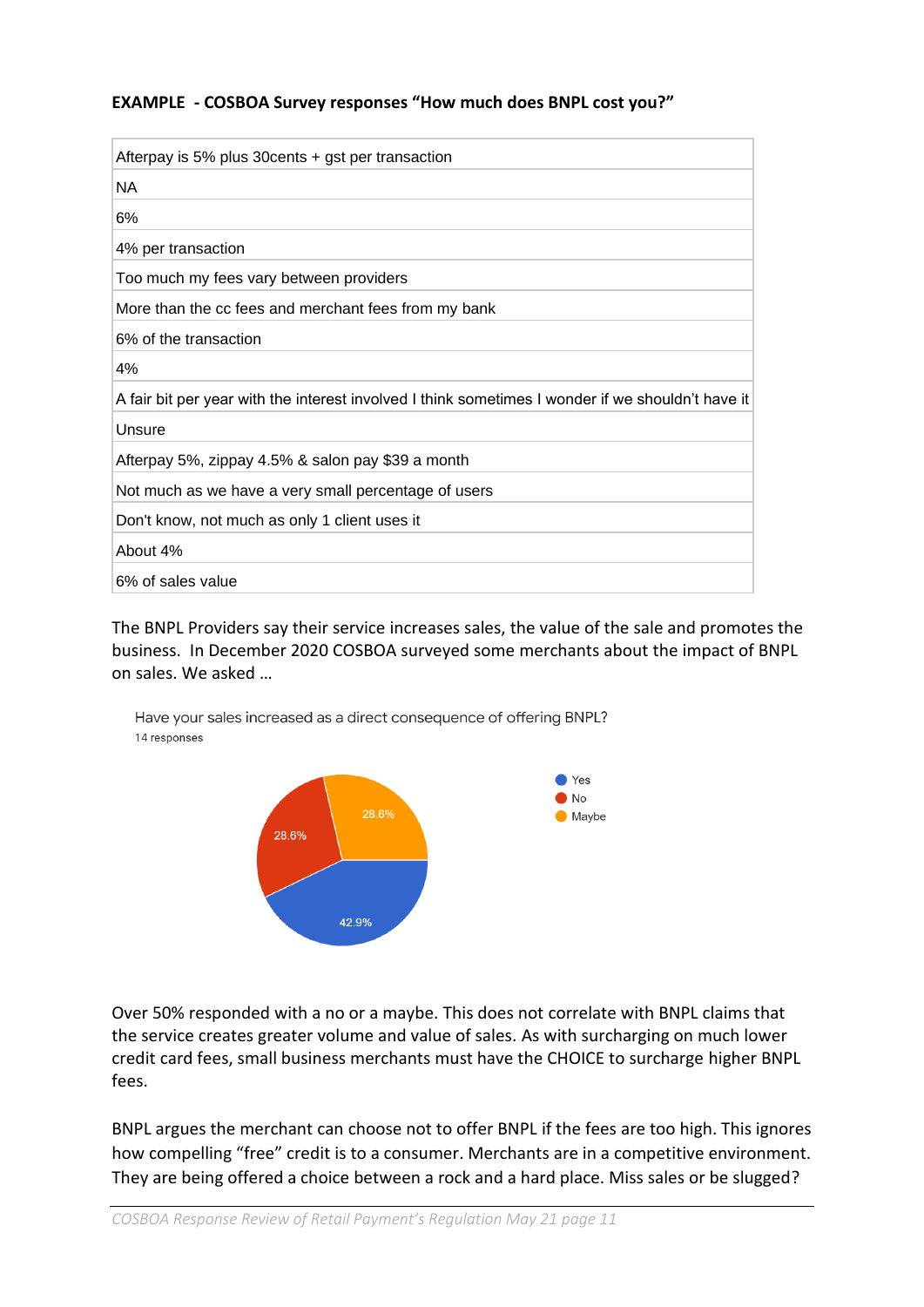The solution is to allow choice to surcharge, in the same way that the RBA regulated for surcharging on credit cards.

Waiting for the threshold to be reach a certain point, is walking away from the significant fees being charged to small businesses. Of the \$398 revenue reported by BNLP in 2018-19, about \$279M<sup>15</sup> or more than 70% comes from merchant fees. Despite merchant fees being the major BNPL revenue source, there is an incongruent focus on the consumer risk by ASIC and very little consideration of the merchant who pays most of this new revenue source. The RBA appears to have the same view.

While the amounts may not be significant in RBA terms, it is very significant in small business terms, often eating the entire profit margin on a low margin sale. The demand for interest free money is understandable, however it is not "free", and merchants must be able to make decisions about where they wish to allocate this cost, back with the customer or absorbed in their margins.

COSBOA urges the RBA to regulate the ability for business to surcharge fees on services like BNPL and other products that will emerge. The RBA has done this before, and should act now, while this innovative product is still emerging. The RBA is then setting clear policy direction for BNPL and others and protecting small business with the ability to choose to surcharge, as it does with other credit products.

In terms of public interest, the small business sector employs almost half the Australian workforce. BNPL fees are disproportionately high for small businesses who cannot negotiate on volume nor value and are vulnerable to gouging due to "FOMOS," fear of missing out on a sale. The small business sector holds immense public interest value, and this interest has not been considered by the RBA. By enacting transparency of surcharging, the RBA avoids its involvement with thresholds, criteria's, judgements, triggers, qualitative factors, and the difficulties of applying, weighting, and calibrating other such economic non-realities.

One of the issues COSBOA sees, is that many of these measures the RBA proposes, ignore the impact of the fees on small business people. They are an economic response rather than real-world regulation.

For example, Table 2<sup>16</sup> quotes merchant fees at 4.4% as a weighted average. This completely ignores what small businesses are paying. Without volumes or values to negotiate, they pay considerably higher rates, from  $5 - 6\%$  plus a transaction fee. The data is used by the RBA is provided by the BNPL sector, which has a vested interest in promoting its interests and minimising the negative impact on small business.

<sup>15</sup> Pg 7 Rep672 ASIC [Review of buy now pay later arrangements](https://asic.gov.au/regulatory-resources/find-a-document/reports/rep-672-buy-now-pay-later-an-industry-update/)

<sup>&</sup>lt;sup>16</sup> Pag 39 The Paper

*COSBOA Response Review of Retail Payment's Regulation May 21 page 12*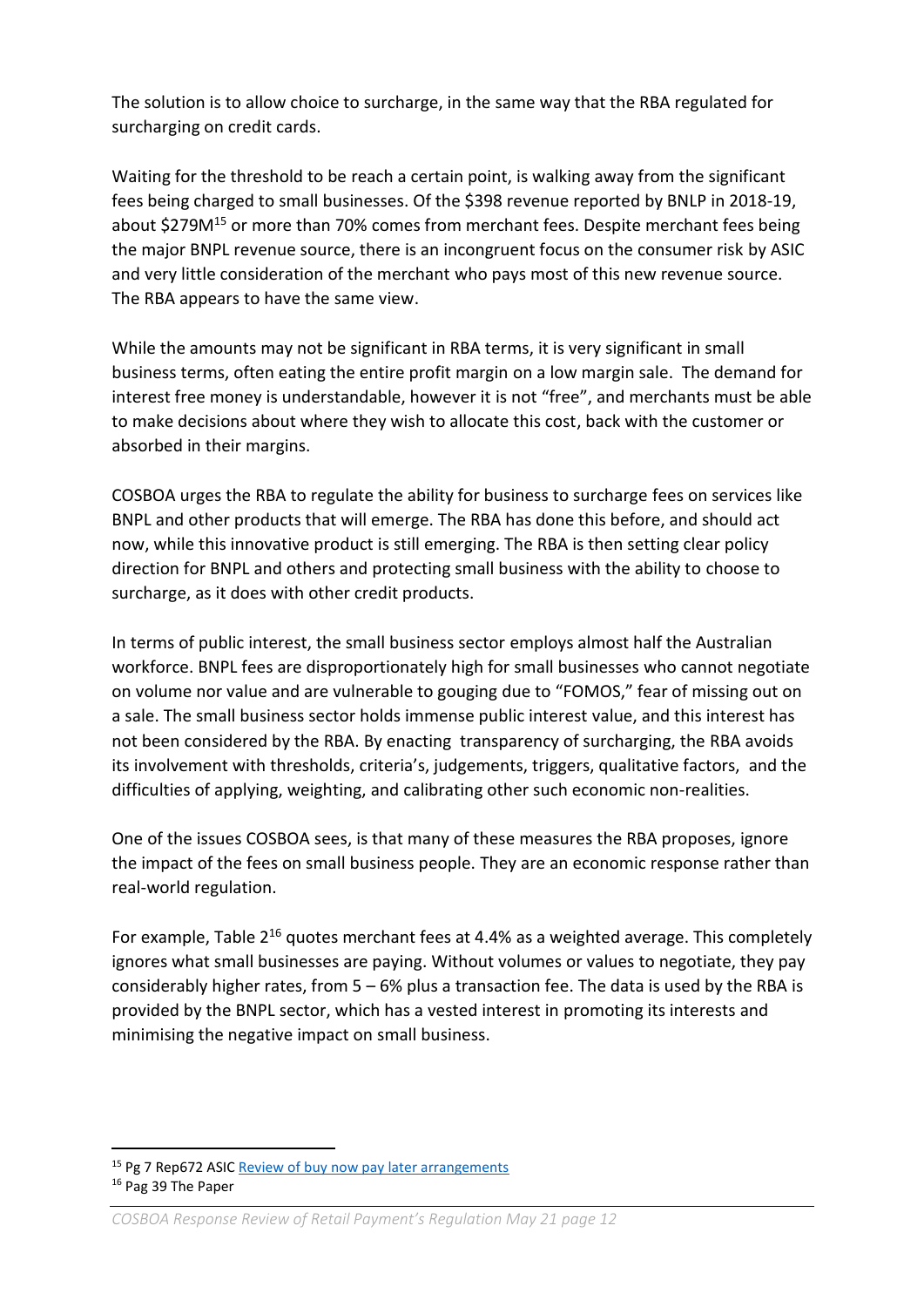When the fees are correlated to turnover, an entirely different situation emerges. One where the smaller you are, the more you pay. The impact is a diminished competitive environment and viability for small business.

AUSTRALIAN MERCHANT ACQUIRING PROGRAM

# Positive perception of fees increases significantly with turnover



The banking industry has hired consultants (RFI Group) to survey the industry<sup>17</sup> and merchants. They looked at bank transaction fees, being;

- 1. well understood
- 2. fair and competitive

The survey revealed 75% of respondents rated their understanding of fees and charges as "reasonable to low" which is extremely concerning given the significance of these costs to retailers – and a reflection of the complex nature of same. This is particularly odious when turnover is related to fees and charges.

<sup>17</sup> RFI Research Australian Merchant Acquiring Program Oct 2020

*COSBOA Response Review of Retail Payment's Regulation May 21 page 13*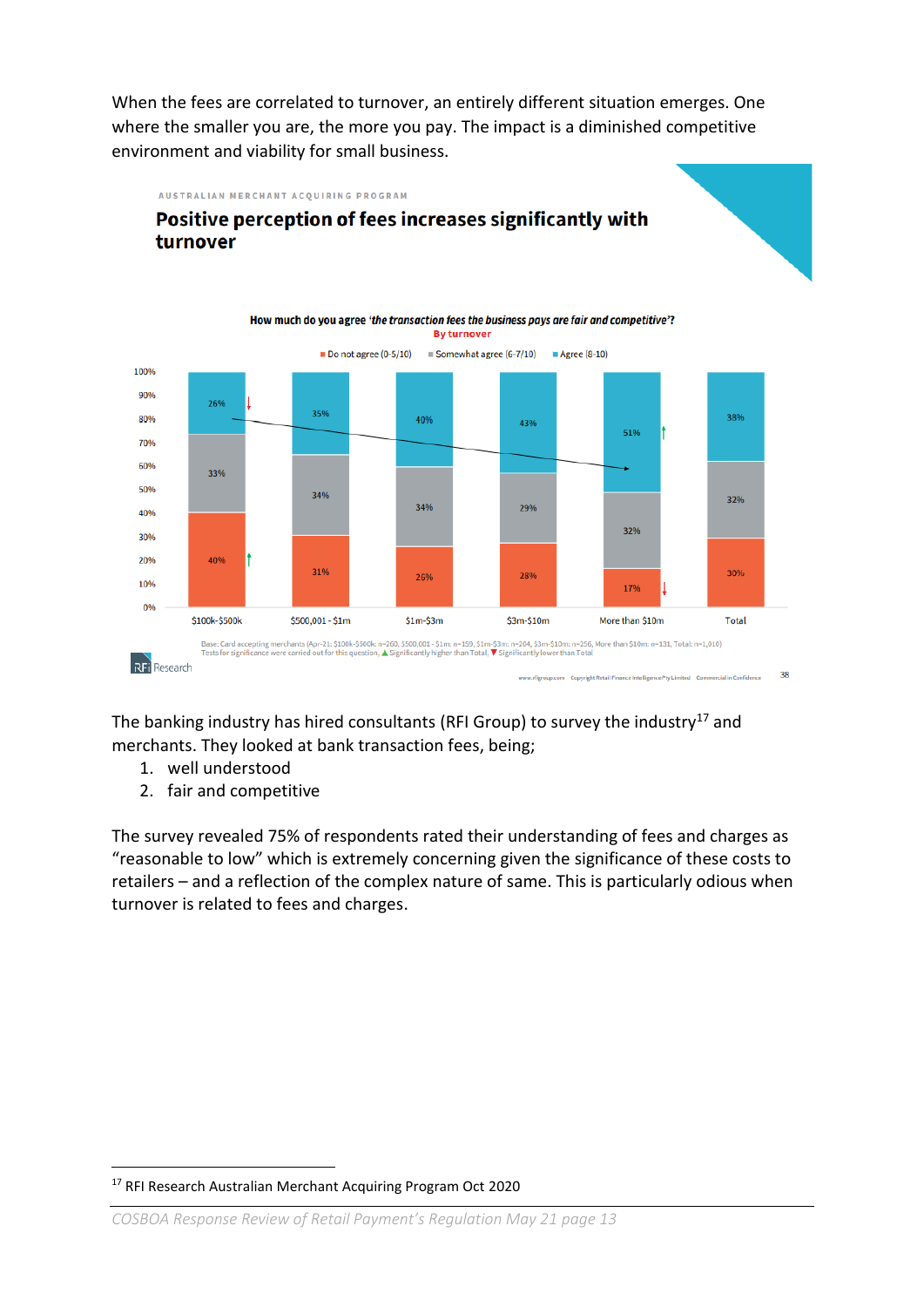AUSTRALIAN MERCHANT ACQUIRING PROGRAM

# Do merchants understand their providers charges?

Merchant perception of their own understanding of fees and charges paid has improved over the last 12 months



How would you rate your understanding of the fees and charges you are currently paying?

8 ance Intelligence Pty Limited Commercial in Confidence

40% said the fees were fair and competitive. 200 of the total 1007 surveyed merchants reported revenue under \$100K.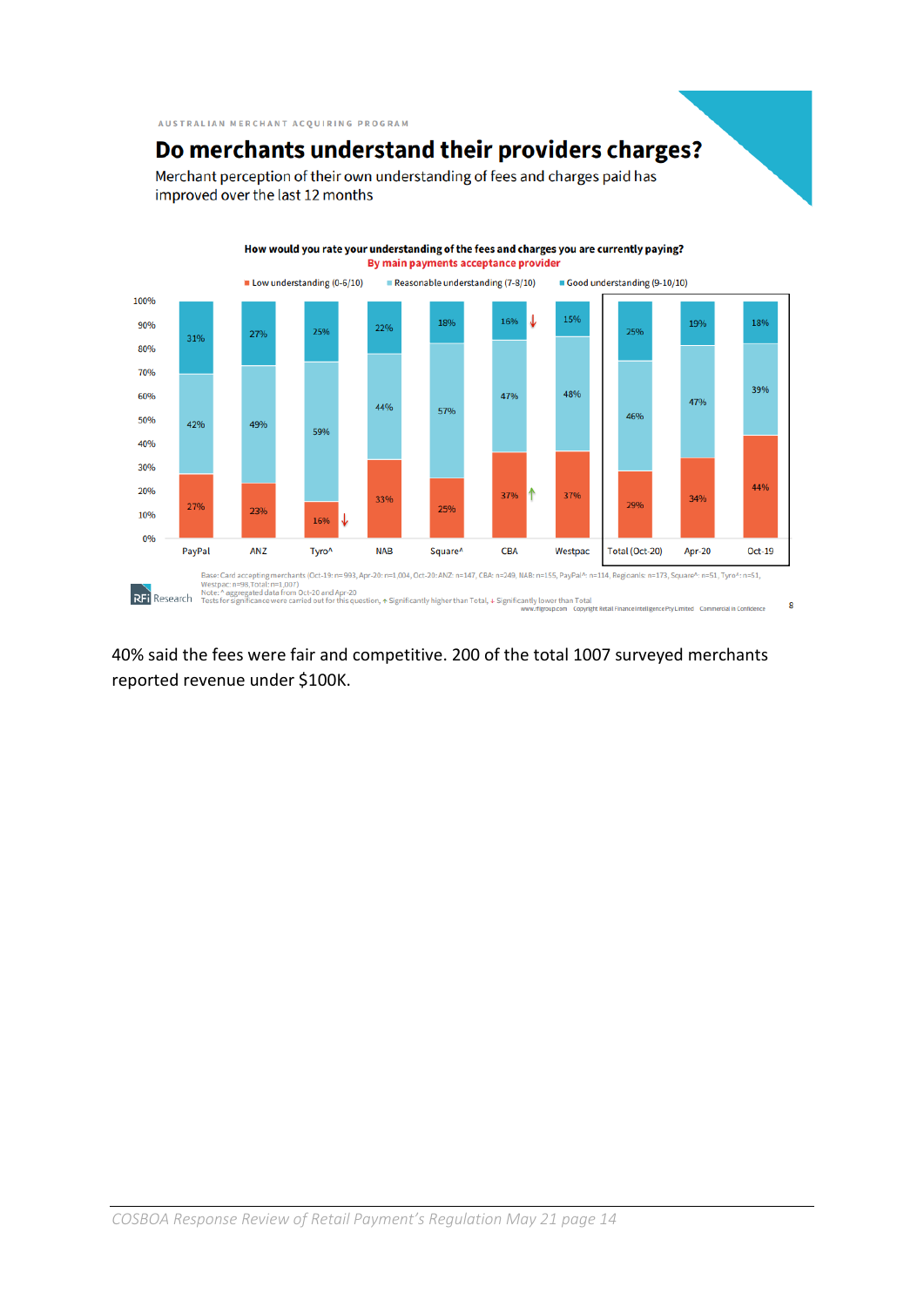AUSTRALIAN MERCHANT ACQUIRING PROGRAM

# Are fees fair and competitive?

Merchants who think they pay a flat monthly fee that covers a number/value of transactions are most likely to agree their fees are fair and competitive



COSBOA recognises the need for independent analysis, allowing small business people to decide what is fair and reasonable is simple, effective, and required now. Surcharging has been long accepted on credit cards and should be applied to other financial facilities and instruments that emerge from time to time.

The European Commission has already regulated BNPL. From 1 June 2021 it is addressing the issues around BNPL credit risks and revising EU rules on consumer credit<sup>18</sup>. While consumer risk is an issue, COSBOA views the impact on merchants as much more serious.

The drivers, problems, and consequences of this type of credit are well known and cut across many sectors of society. COSBOA argues early intervention and consideration of the impact on small businesses must be weighed as part of the public interests.

<sup>18</sup> [Consumer Protection Revision of the Consumer Credit Directive European Commission 1 June 2021](https://ec.europa.eu/info/sites/default/files/consumer_credit_review_-_factsheet.pdf)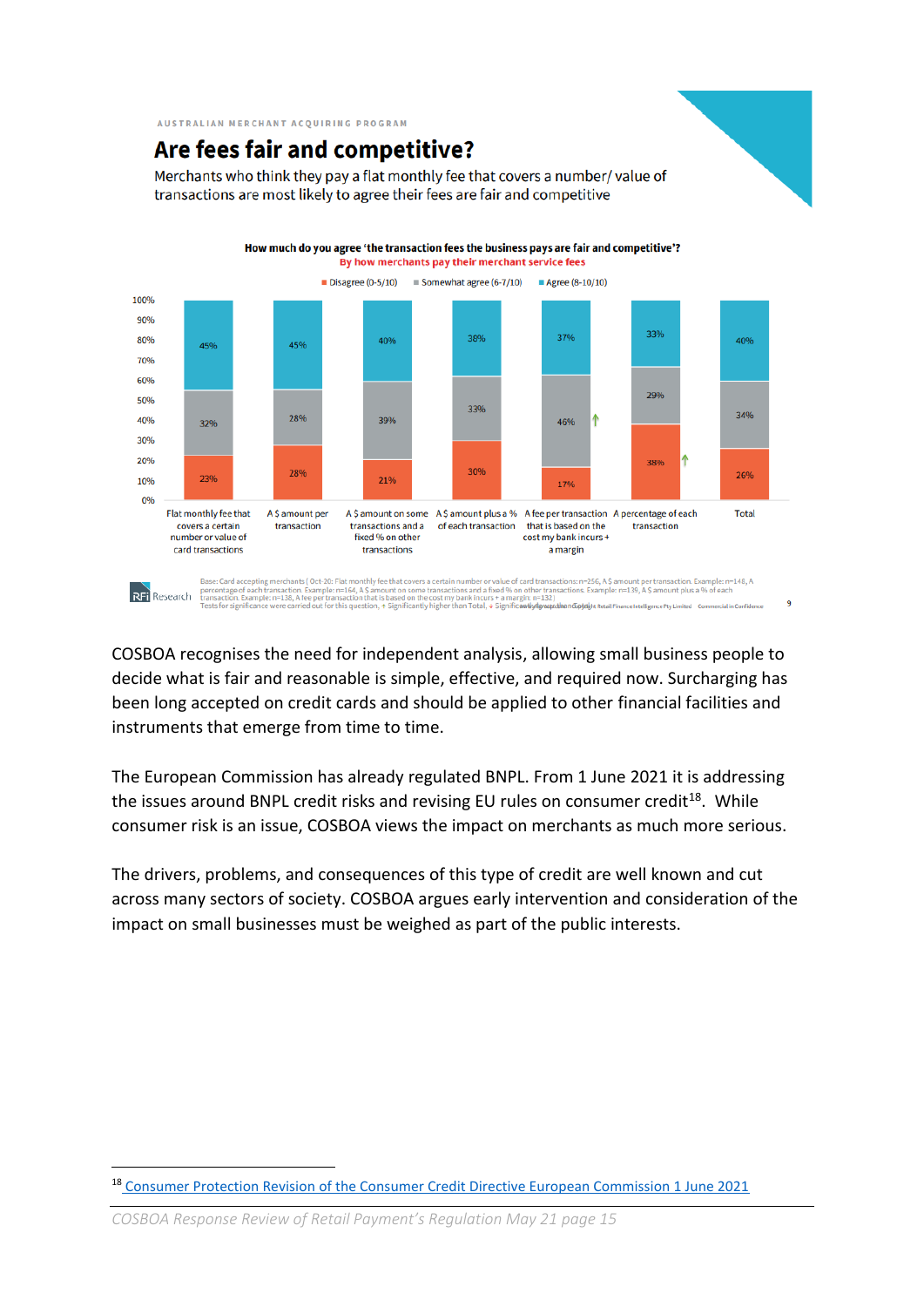

Driver 1: Market developments linked to digitalisation making regulatory framework inadequate (e.g. new common tynes of credit not covered)

**Driver 2: Developments in** consumer behavior, often exploited by providers, making regulatory framework inadequate

Driver 3: Lack of legal clarity since some definitions or terms in the Directive are too vague

Driver 4: Insufficient equity considerations (e.g. no measures to support consumers hit by overindebtedness)

**Driver 5: Insufficient** harmonisation between Member **States leading to imperfect** competition

#### **Problems**

Problem 1: Consumers taking out loans face detriment that could be avoided

Sub-problem 1.1: Emergence of new risky credit products and new actors not (clearly) regulated

Sub-problem 1.2: Limited consumer awareness of the key elements and costs of the credit product they obtain

Sub-problem 1.3: Existence of practices by credit providers exploiting consumer's situation and patterns of behaviour

Sub-problem 1.4: Credits granted without thorough assessment of the consumer creditworthiness

Sub-problem 1.5: Certain consumers (because of individual circumstances or systemic economic disruptions) fall easily into over-indebtednes

Problem 2: The competitiveness of the internal market is not fully achieved

Sub-problem 2.1: Barriers for credit providers to business expansion across borders

Sub-problem 2.2: Difficulties for consumers to access cross-border credit offers

Sub-problem 2.3: Information requirements for advertisement on certain channels create unnecessary burden for businesses

#### Consequences

For consumers:

- Consumers harmed when obtaining certain types of credit $% \left\vert \cdot \right\rangle$
- Sub-optimal choices (additional costs)
- Increased over-indebtedness
- Low level of trust
- Unmet demand for cross-border credit (expected to increase with digitalisation)
- 

#### For businesses:

- Imperfect competition, due to different sets of rules for different kinds of credits

- Few incentives to engage in responsible lending practices

- Burden from unclear obligations

- Burden from information related obligations that do not benefit consumers

- Financial risks because of loan defaults

#### For public authorities:

- Burden from increased consumer complaints, and regulatory fragmentation in case of crossborder cases

#### For society:

- Increased level of over-indebtedness and its negative externalities

- Risks for financial stability

19

#### Competition in Card Acquiring

#### Issue 3.5

#### **COSBOA Supports Application of CDR to merchant bank fees**

The relationships, which exist between merchants, cardholders, retailers, acquirers, and issuers, are generally referred to as '**four party card schemes**'.

Interchange fees, Scheme fees and Acquiring fees all are disproportionally high for small businesses. These fees are bundled, further eroding transparency, competition and understanding. The RBA reviewed these fees in 2015-16<sup>20</sup> and regulated in 2018. However, this issue has been difficult to regulate and continues to be contentious.

The Board acknowledges that small business pays double the fees. For small business, the ability to navigate Card Acquiring fees is difficult. Simple fees are attractive even when more expensive as small businesspeople balance time and money priorities. The complexity means it's difficult to make a real assessment, so inertia results. This is not a competitive environment. This is anti-competitive by complexity.

COSBOA has long argued for the extension of Consumer Data Rights to the fees paid by merchants and would support the RBA, ACCC in furthering this initiative.

<sup>&</sup>lt;sup>19</sup> Pg 7 European Commission Impact Assessment Report Directive of the European Parliament and of the Council on Consumer Credits. 30 June 2021

<sup>&</sup>lt;sup>20</sup> [The Operation of the Interchange Standards: Conclusions Paper](https://www.rba.gov.au/payments-and-infrastructure/review-of-card-payments-regulation/conclusions-paper-the-operation-of-the-interchange-standards-2019-05/introduction.html)

*COSBOA Response Review of Retail Payment's Regulation May 21 page 16*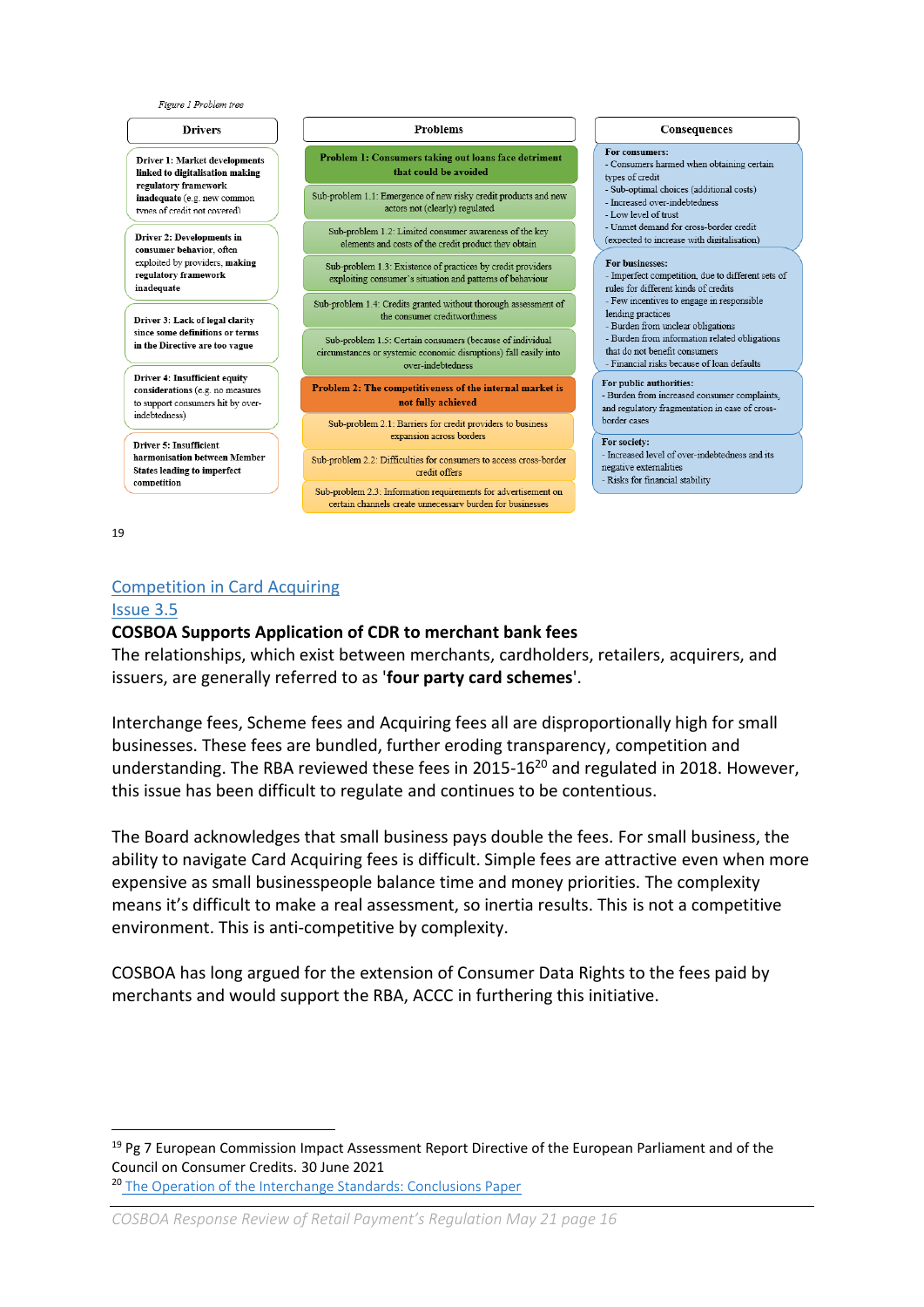#### Net Compensation Regulation

Issue 3.6

#### **COSBOA Supports further review of the issues.**

The complexity of assessing fee structures is well documented in the net compensation regulations. COSBOA has no comment on this issue.

#### Other Issues 3.7

#### Digital wallets and mobile payments

#### **COSBOA Supports further review of the issues.**

Small businesses are at the coal face of digital wallets and mobile payments and furthest from having any say or control over the fees they pay on these new devices as the mega corporates slug it out in the stratosphere of billion-dollar technology deals. This is rapidly changing, but legislation and regulation are not keeping pace.

COSBOA has argued for LCR to be available whatever payment method is used now and into the future. There must be choice for competition to exist. It is the regulator's role to ensure that competition can exist.

#### Issue 4 Summary and Next Steps

Changes to card regulations

• replacing the current cents-based debit (and prepaid) interchange fee cap (15 cents per transaction) with different, and lower, caps for DNDCs (10 cents) and SNDCs (6 cents) COSBOA Agrees.

• requiring schemes to publish the interchange fees for domestic transactions on foreignissued cards on their websites

COSBOA Agrees.

We support the lower cents-based caps on interchange fees for DNDC & SNDC's being applied, at least to small businesses with a turnover <\$100M to even out the unfair advantage currently being enjoyed by big business.

• formalising recent guidance about when and how new issuers should begin certifying compliance with the net compensation provisions of Standards No. 1 and 2 (and including a minor technical revision to the definition of 'Core Service') Further review required

• revoking the designation of the American Express Companion Card system Other policy proposals No view

• setting an explicit expectation that: – the major banks will continue to issue DNDCs, with two card schemes to be provisioned in all form factors, including mobile wallets, offered by the issuer (where the functionality is supported by the scheme) – all acquirers and payment facilitators will offer, and promote, LCR functionality to merchants in the device-present environment – the industry would follow a set of principles outlined by the Bank regarding the implementation of LCR in the device-not-present environment. COSBOA disagrees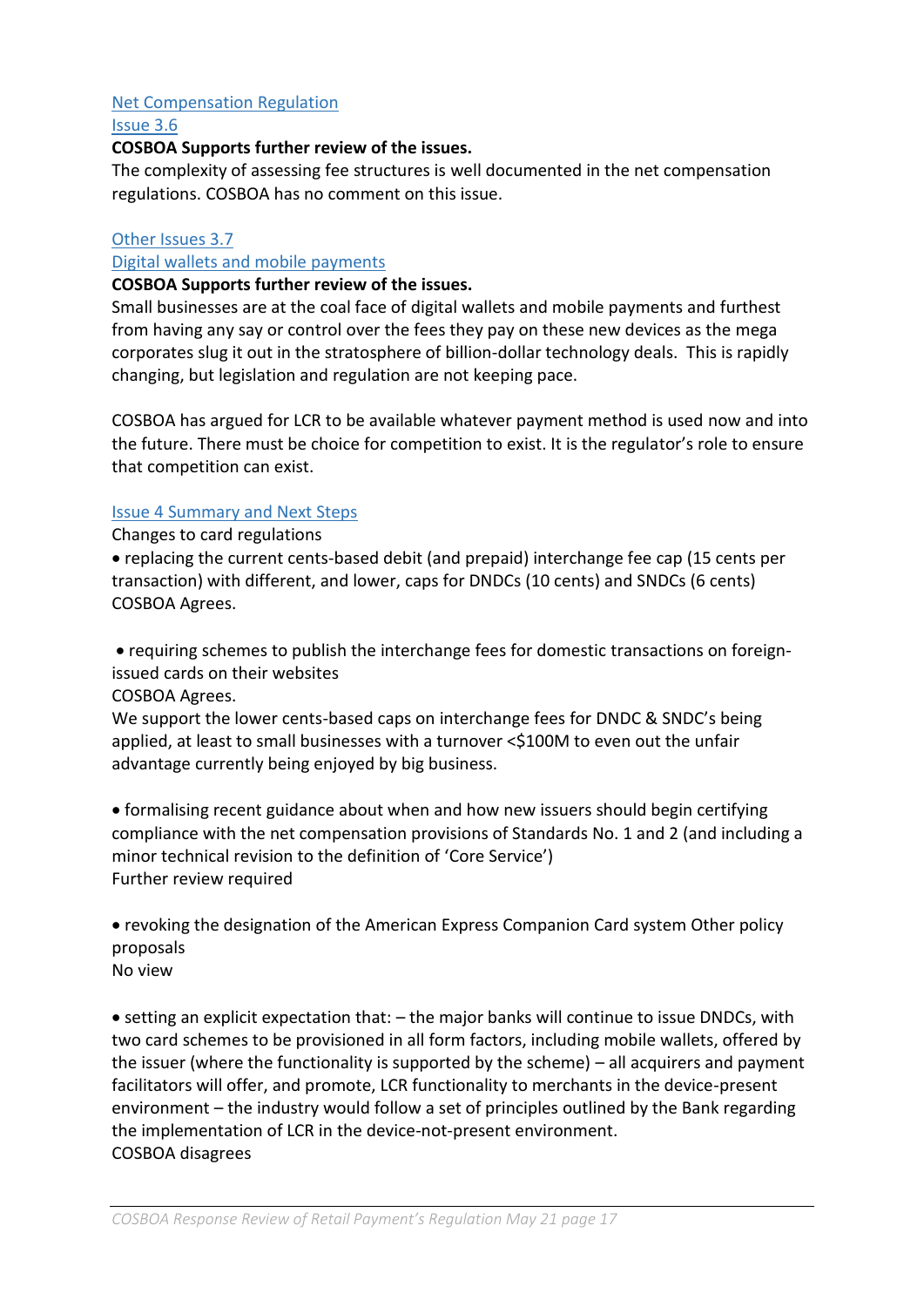#### **COSBOA Recommends Option 3**

We propose SNDC be limited so that DNDC's offering does not decline below the current 90% of debit cards issued in Australia. We ask how this aligns with the RBA's of setting a threshold that would capture 88% of household deposits? Our position would be to maintain the 90% level. We note that anything that threatens the ability of LCR to be a viable offering should not be considered, therefore it may be necessary to increase the proposed threshold.

COSBOA's position is that regulatory action is required, to limit investment by banks in a direction that will further erode the ability for competition to exist and for fairer merchant fees for small business people.

• requiring schemes to provide the Bank with access to their fee schedules and all scheme rules (including, but not limited to, rules related to fees), and to notify the Bank promptly of any changes to scheme fees and rules COSBOA Agrees.

• collecting quarterly data from card schemes on scheme fee revenue (net of rebates), as well as information on the top 20 fees by value, and annual data from larger issuers and acquirers on scheme fee payments (net of rebates) COSBOA Agrees.

• collecting merchant-level data on payment costs from large acquirers each year and using it to publish pricing information and other educational material for merchants (with acquirers expected to notify merchants at least once each year where to find the published material)

COSBOA Agrees.

• exploring with Treasury and the ACCC the possibility of extending the CDR to acquiring services provided to small businesses COSBOA Agrees.

#### Draft Standards

#### Issue 1.1

Standard No.1 The Setting of Interchange Fees in the Designated Credit Card Schemes and Net Payments to Issuers COSBOA Agrees.

Draft Standard No. 2: The Setting of Interchange Fees in the Designated Debit and Prepaid Card Schemes and Net Payments to Issuers COSBOA Agrees.

Draft Standard No. 3: Scheme Rules Relating to Merchant Pricing for Credit, Debit and Prepaid Card Transactions COSBOA Agrees.